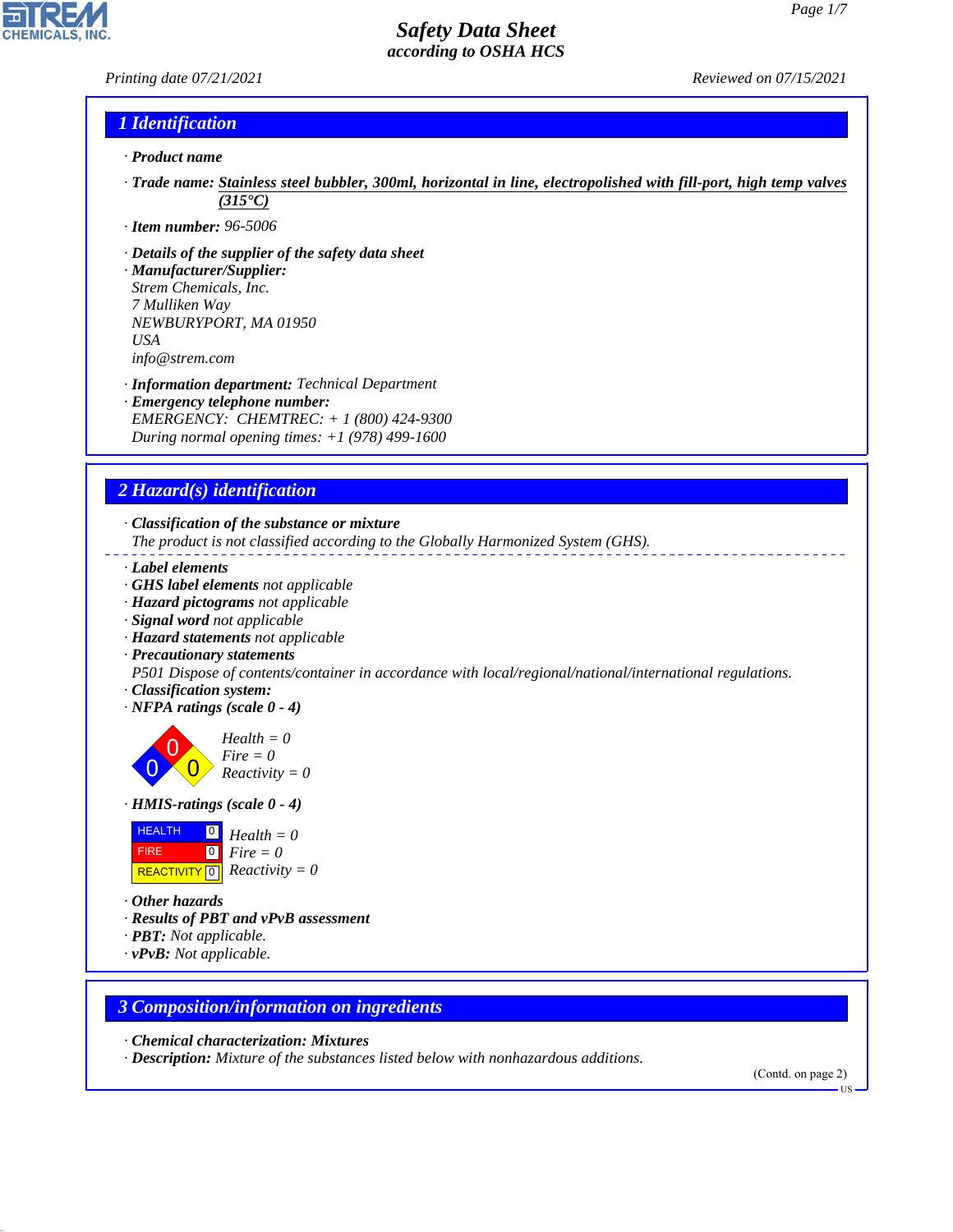*Printing date 07/21/2021 Reviewed on 07/15/2021*

*Trade name: Stainless steel bubbler, 300ml, horizontal in line, electropolished with fill-port, high temp valves (315°C)*

(Contd. of page 1)

*· Dangerous components: not applicable*

## *4 First-aid measures*

- *· Description of first aid measures*
- *· General information: No special measures required.*
- *· After inhalation: Supply fresh air; consult doctor in case of complaints.*
- *· After skin contact: Generally the product does not irritate the skin.*
- *· After eye contact: Rinse opened eye for several minutes under running water.*
- *· After swallowing: If symptoms persist consult doctor.*
- *· Information for doctor:*
- *· Most important symptoms and effects, both acute and delayed No further relevant information available.*
- *· Indication of any immediate medical attention and special treatment needed*

*No further relevant information available.*

## *5 Fire-fighting measures*

- *· Extinguishing media*
- *· Suitable extinguishing agents:*

*CO2, extinguishing powder or water spray. Fight larger fires with water spray or alcohol resistant foam.*

- *· Special hazards arising from the substance or mixture No further relevant information available.*
- *· Advice for firefighters*
- *· Protective equipment: No special measures required.*

### *6 Accidental release measures*

*· Personal precautions, protective equipment and emergency procedures Not required.*

- *· Environmental precautions: No special measures required.*
- *· Methods and material for containment and cleaning up:*
- *Dispose contaminated material as waste according to item 13.*
- *· Reference to other sections*
- *See Section 7 for information on safe handling.*
- *See Section 8 for information on personal protection equipment.*
- *See Section 13 for disposal information.*

## *· Protective Action Criteria for Chemicals*

*· PAC-1:*

*None of the ingredients is listed.*

*· PAC-2:*

*None of the ingredients is listed.*

*· PAC-3:*

*None of the ingredients is listed.*

## *7 Handling and storage*

*· Handling:*

44.1.1

*· Precautions for safe handling No special measures required.*

*· Information about protection against explosions and fires: No special measures required.*

(Contd. on page 3)

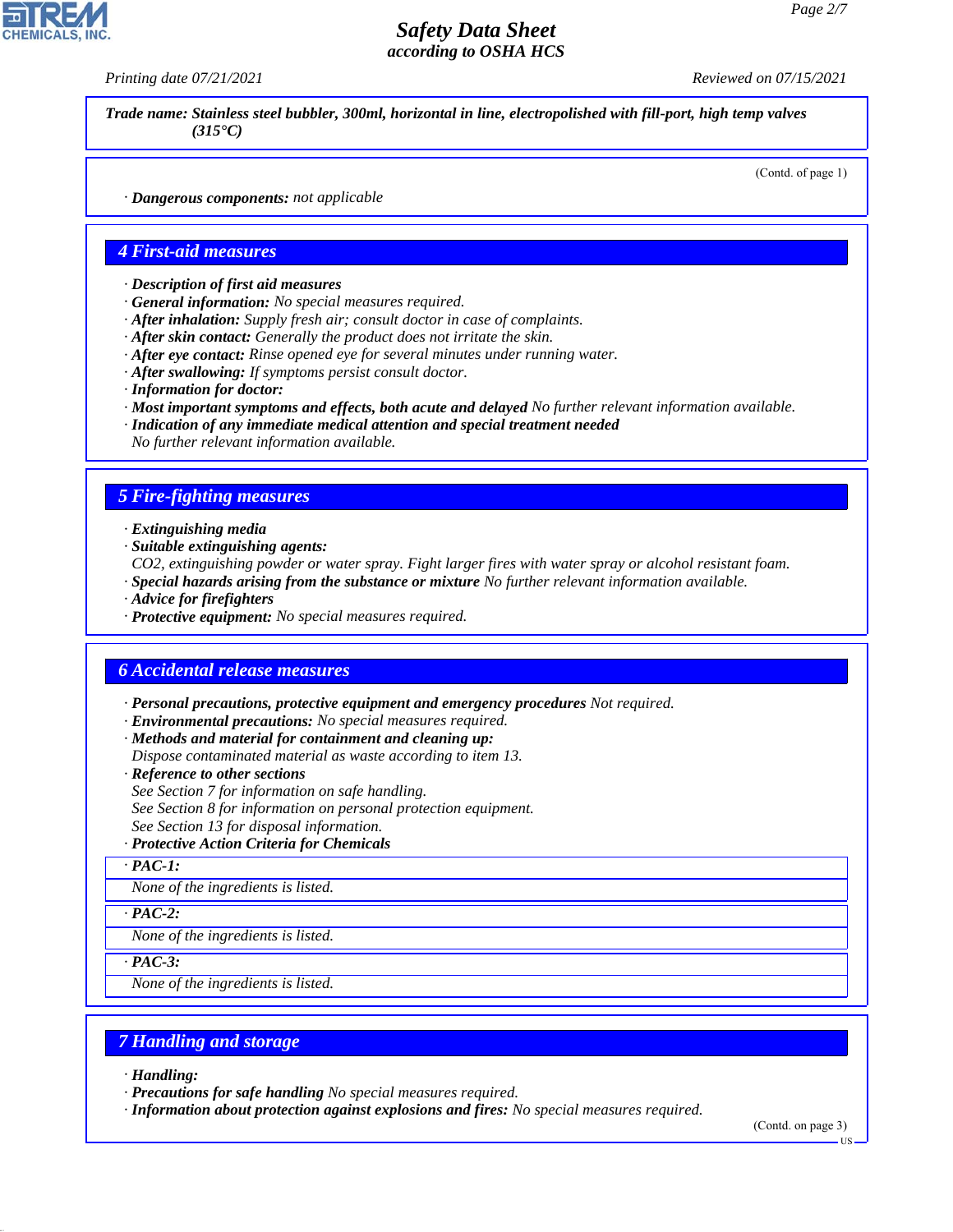*Printing date 07/21/2021 Reviewed on 07/15/2021*

*Trade name: Stainless steel bubbler, 300ml, horizontal in line, electropolished with fill-port, high temp valves (315°C)*

(Contd. of page 2)

- *· Conditions for safe storage, including any incompatibilities*
- *· Storage:*
- *· Requirements to be met by storerooms and receptacles: No special requirements.*
- *· Information about storage in one common storage facility: Not required.*
- *· Further information about storage conditions: None.*
- *· Specific end use(s) No further relevant information available.*

### *8 Exposure controls/personal protection*

- *· Additional information about design of technical systems: No further data; see item 7.*
- *· Control parameters*
- *· Components with limit values that require monitoring at the workplace:*

*The product does not contain any relevant quantities of materials with critical values that have to be monitored at the workplace.*

- *· Additional information: The lists that were valid during the creation were used as basis.*
- *· Exposure controls*
- *· Personal protective equipment:*
- *· General protective and hygienic measures:*

*The usual precautionary measures for handling chemicals should be followed.*

- *· Breathing equipment: Not required.*
- *· Protection of hands:*

*The glove material has to be impermeable and resistant to the product/ the substance/ the preparation. Due to missing tests no recommendation to the glove material can be given for the product/ the preparation/ the chemical mixture.*

*Selection of the glove material on consideration of the penetration times, rates of diffusion and the degradation · Material of gloves*

*The selection of the suitable gloves does not only depend on the material, but also on further marks of quality and varies from manufacturer to manufacturer. As the product is a preparation of several substances, the resistance of the glove material can not be calculated in advance and has therefore to be checked prior to the application.*

*· Penetration time of glove material*

*The exact break through time has to be found out by the manufacturer of the protective gloves and has to be observed.*

*· Eye protection: Safety glasses*

| · Information on basic physical and chemical properties<br><b>General Information</b> |                                         |  |
|---------------------------------------------------------------------------------------|-----------------------------------------|--|
| $\cdot$ Appearance:<br>Form:                                                          |                                         |  |
| Color:                                                                                | Crystalline powder<br>Dark orange color |  |
| $\cdot$ Odor:                                                                         | Characteristic                          |  |
| · Odor threshold:                                                                     | Not determined.                         |  |
| $\cdot$ pH-value:                                                                     | Not applicable.                         |  |
| $\cdot$ Change in condition                                                           |                                         |  |
| Melting point/Melting range:                                                          | Undetermined.                           |  |
| <b>Boiling point/Boiling range:</b>                                                   | $0 °C$ (32 $°F$ )                       |  |



44.1.1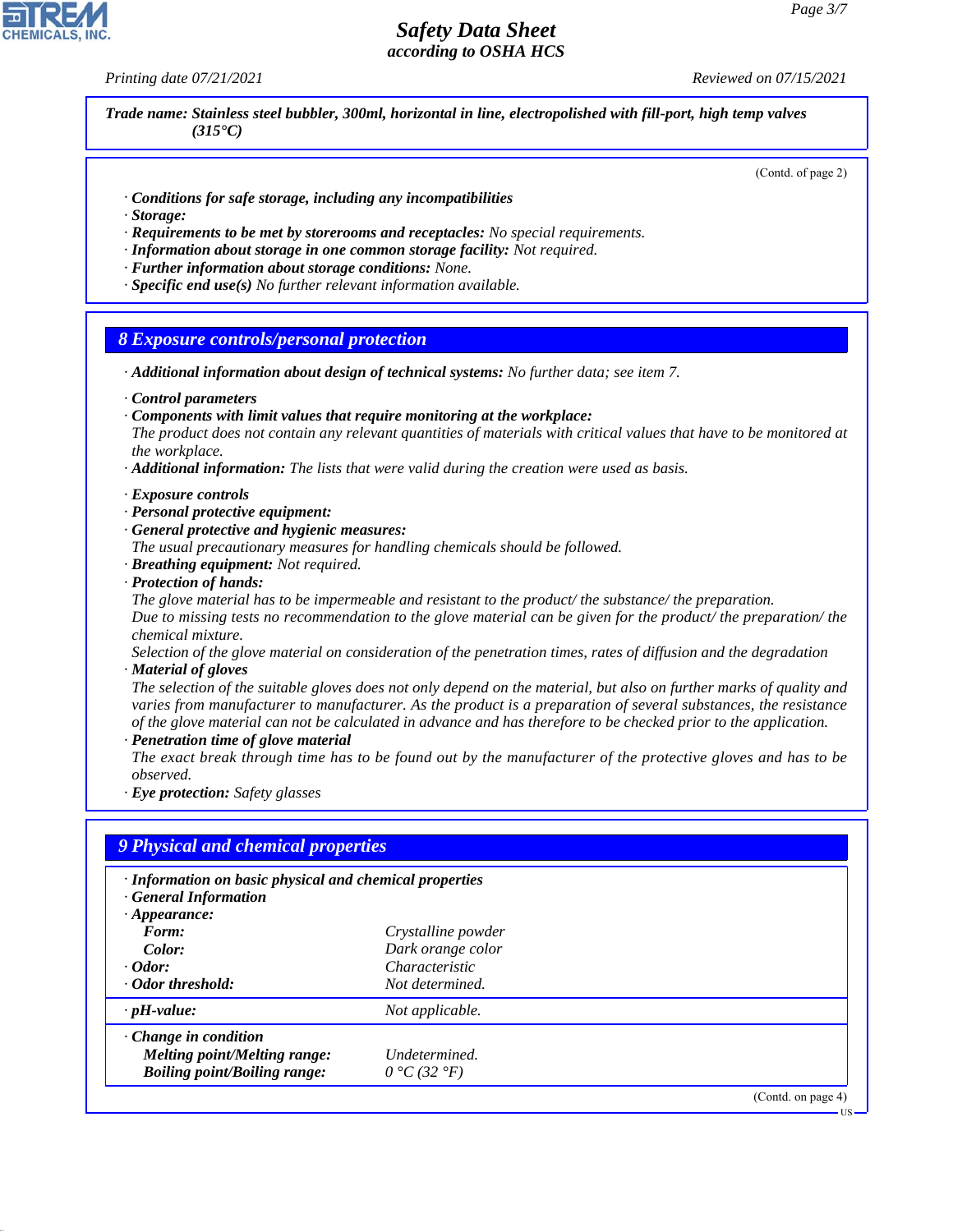**CHEMICALS, INC.** 

*Printing date 07/21/2021 Reviewed on 07/15/2021*

*Trade name: Stainless steel bubbler, 300ml, horizontal in line, electropolished with fill-port, high temp valves (315°C)*

|                                                            |                                               | (Contd. of page 3) |
|------------------------------------------------------------|-----------------------------------------------|--------------------|
| · Flash point:                                             | $0 °C$ (32 $°F$ )                             |                    |
| · Flammability (solid, gaseous):                           | Product is not flammable                      |                    |
| · Ignition temperature:                                    |                                               |                    |
| Decomposition temperature:                                 | Not determined.                               |                    |
| $\cdot$ Auto igniting:                                     | Product is not selfigniting.                  |                    |
| · Danger of explosion:                                     | Product does not present an explosion hazard. |                    |
| <b>Explosion limits:</b>                                   |                                               |                    |
| Lower:                                                     | Not determined.                               |                    |
| <b>Upper:</b>                                              | Not determined.                               |                    |
| $\cdot$ Vapor pressure:                                    | Not applicable.                               |                    |
| $\cdot$ Density:                                           | Not determined.                               |                    |
| $\cdot$ Relative density                                   | Not determined.                               |                    |
| · Vapor density                                            | Not applicable.                               |                    |
| $\cdot$ Evaporation rate                                   | Not applicable.                               |                    |
| · Solubility in / Miscibility with                         |                                               |                    |
| Water:                                                     | Insoluble.                                    |                    |
| · Partition coefficient (n-octanol/water): Not determined. |                                               |                    |
| · Viscosity:                                               |                                               |                    |
| Dynamic:                                                   | Not applicable.                               |                    |
| Kinematic:                                                 | Not applicable.                               |                    |
| · Solvent content:                                         |                                               |                    |
| Organic solvents:                                          | $0.0\%$                                       |                    |
| <b>VOC</b> content:                                        | 0.0 g/l / 0.00 lb/gl                          |                    |
| Other information                                          | No further relevant information available.    |                    |

# *10 Stability and reactivity*

*· Reactivity No further relevant information available.*

*· Chemical stability*

- *· Thermal decomposition / conditions to be avoided: No decomposition if used according to specifications.*
- *· Possibility of hazardous reactions No dangerous reactions known.*
- *· Conditions to avoid No further relevant information available.*
- *· Incompatible materials: No further relevant information available.*
- *· Hazardous decomposition products: No dangerous decomposition products known.*

# *11 Toxicological information*

- *· Information on toxicological effects*
- *· Acute toxicity:*

44.1.1

- *· Primary irritant effect:*
- *· on the skin: No irritant effect.*
- *· on the eye: No irritating effect.*
- *· Sensitization: No sensitizing effects known.*

(Contd. on page 5)

US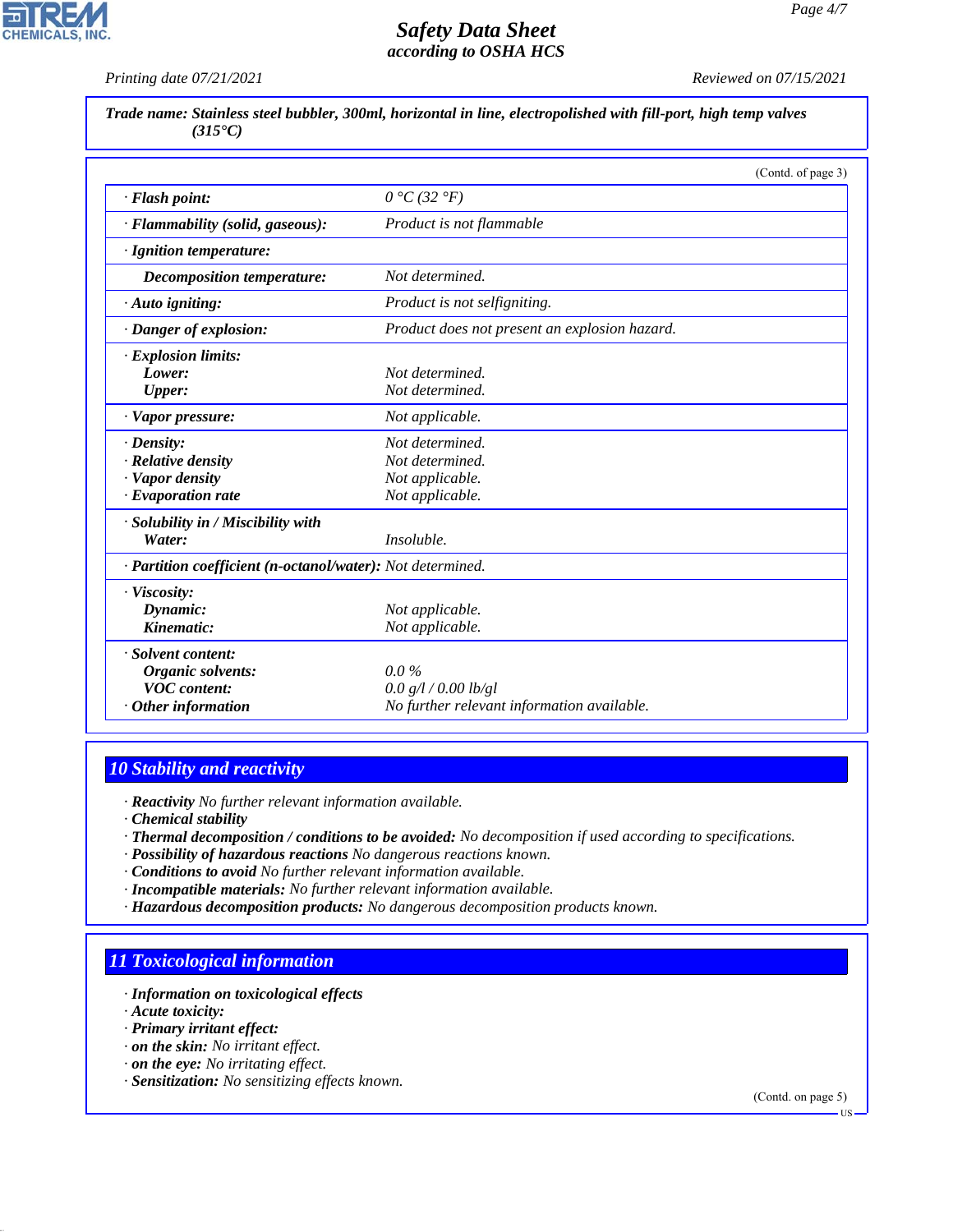*Printing date 07/21/2021 Reviewed on 07/15/2021*

**CHEMICALS, INC** 

*Trade name: Stainless steel bubbler, 300ml, horizontal in line, electropolished with fill-port, high temp valves (315°C)*

(Contd. of page 4)

### *· Additional toxicological information:*

*The product is not subject to classification according to internally approved calculation methods for preparations:*

*When used and handled according to specifications, the product does not have any harmful effects according to our experience and the information provided to us.*

#### *· Carcinogenic categories*

*· IARC (International Agency for Research on Cancer)*

*None of the ingredients is listed.*

## *· NTP (National Toxicology Program)*

*None of the ingredients is listed.*

### *· OSHA-Ca (Occupational Safety & Health Administration)*

*None of the ingredients is listed.*

# *12 Ecological information*

*· Toxicity*

- *· Aquatic toxicity: No further relevant information available.*
- *· Persistence and degradability No further relevant information available.*
- *· Behavior in environmental systems:*
- *· Bioaccumulative potential No further relevant information available.*
- *· Mobility in soil No further relevant information available.*
- *· Additional ecological information:*
- *· General notes: Not known to be hazardous to water.*
- *· Results of PBT and vPvB assessment*
- *· PBT: Not applicable.*
- *· vPvB: Not applicable.*
- *· Other adverse effects No further relevant information available.*

### *13 Disposal considerations*

- *· Waste treatment methods*
- *· Recommendation: Disposal must be made according to official regulations.*

*· Recommendation: Disposal must be made according to official regulations.*

# *14 Transport information*

44.1.1

| $\cdot$ UN-Number<br>· DOT, ADN, IMDG, IATA               | not regulated |                    |
|-----------------------------------------------------------|---------------|--------------------|
| $\cdot$ UN proper shipping name<br>· DOT, ADN, IMDG, IATA | not regulated |                    |
| $\cdot$ Transport hazard class(es)                        |               |                    |
| · DOT, ADN, IMDG, IATA<br>$\cdot$ Class                   | not regulated |                    |
|                                                           |               | (Contd. on page 6) |
|                                                           |               | $US -$             |

*<sup>·</sup> Uncleaned packagings:*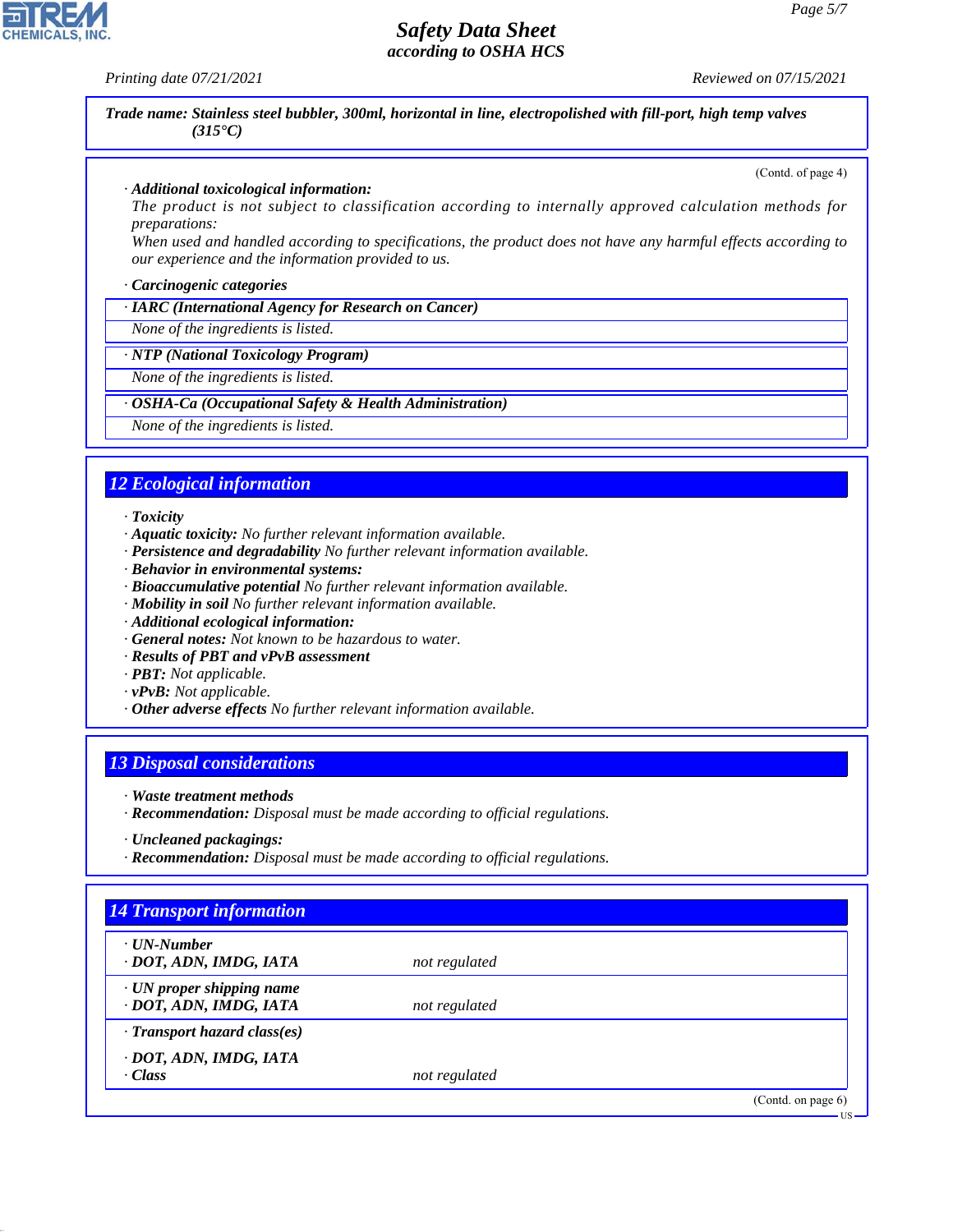*Printing date 07/21/2021 Reviewed on 07/15/2021*

CHEMICALS, INC.

44.1.1

| Trade name: Stainless steel bubbler, 300ml, horizontal in line, electropolished with fill-port, high temp valves<br>$(315^{\circ}C)$ |                 |                    |
|--------------------------------------------------------------------------------------------------------------------------------------|-----------------|--------------------|
|                                                                                                                                      |                 | (Contd. of page 5) |
| · Packing group<br>· DOT, IMDG, IATA                                                                                                 | not regulated   |                    |
| · Environmental hazards:<br>· Marine pollutant:                                                                                      | No              |                    |
| · Special precautions for user                                                                                                       | Not applicable. |                    |
| · Transport in bulk according to Annex II of<br><b>MARPOL73/78 and the IBC Code</b>                                                  | Not applicable. |                    |
| · UN "Model Regulation":                                                                                                             | not regulated   |                    |
| <b>15 Regulatory information</b>                                                                                                     |                 |                    |
| $\cdot$ Safety, health and environmental regulations/legislation specific for the substance or mixture<br>· Sara                     |                 |                    |
| · Section 355 (extremely hazardous substances):                                                                                      |                 |                    |
| None of the ingredients is listed.                                                                                                   |                 |                    |
| Section 313 (Specific toxic chemical listings):                                                                                      |                 |                    |
| None of the ingredients is listed.                                                                                                   |                 |                    |
| · TSCA (Toxic Substances Control Act):                                                                                               |                 |                    |
| None of the ingredients is listed.                                                                                                   |                 |                    |
| · Proposition 65                                                                                                                     |                 |                    |
| Chemicals known to cause cancer:                                                                                                     |                 |                    |
| None of the ingredients is listed.                                                                                                   |                 |                    |
| · Chemicals known to cause reproductive toxicity for females:                                                                        |                 |                    |
| None of the ingredients is listed.                                                                                                   |                 |                    |
| · Chemicals known to cause reproductive toxicity for males:                                                                          |                 |                    |
| None of the ingredients is listed.                                                                                                   |                 |                    |
| Chemicals known to cause developmental toxicity:                                                                                     |                 |                    |
| None of the ingredients is listed.                                                                                                   |                 |                    |
| · Carcinogenic categories                                                                                                            |                 |                    |
| · EPA (Environmental Protection Agency)                                                                                              |                 |                    |
| None of the ingredients is listed.                                                                                                   |                 |                    |
| · TLV (Threshold Limit Value established by ACGIH)                                                                                   |                 |                    |
| None of the ingredients is listed.                                                                                                   |                 |                    |
| · NIOSH-Ca (National Institute for Occupational Safety and Health)                                                                   |                 |                    |
| None of the ingredients is listed.                                                                                                   |                 |                    |
| · GHS label elements not applicable                                                                                                  |                 |                    |
| · Hazard pictograms not applicable                                                                                                   |                 |                    |
| · Signal word not applicable                                                                                                         |                 |                    |
| · Hazard statements not applicable                                                                                                   |                 |                    |

US